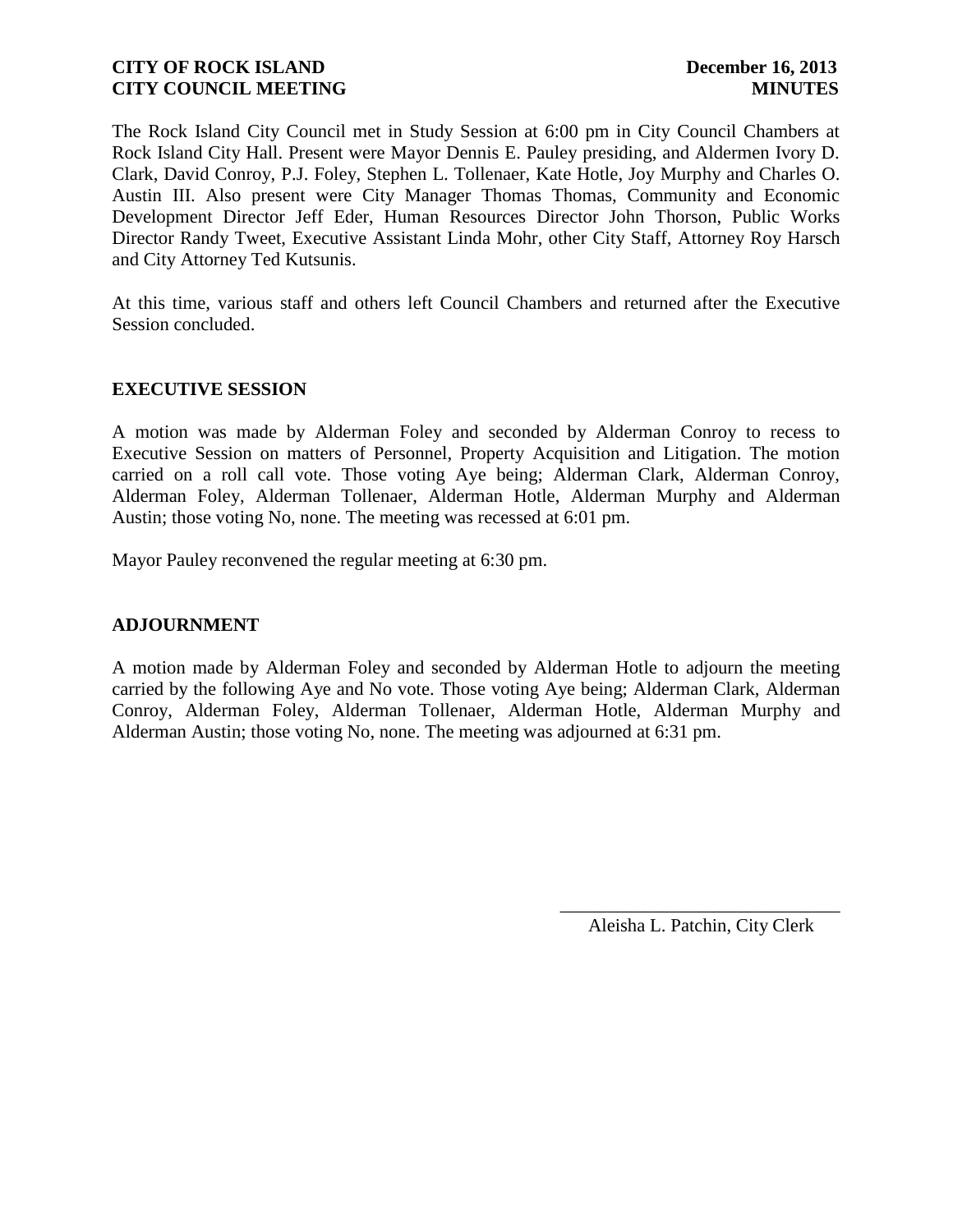Rock Island City Council met in regular session at 6:45 pm in Council Chambers of Rock Island City Hall. Present were Mayor Dennis E. Pauley presiding, and Aldermen Ivory D. Clark, David Conroy, P.J. Foley, Stephen L. Tollenaer, Kate Hotle, Joy Murphy and Charles O. Austin III. Also present were City Manager Thomas Thomas and City Attorney Ted Kutsunis.

### Introductory Proceedings

Mayor Pauley called the meeting to order and led in the Pledge of Allegiance. Alderman Foley gave the Invocation.

### Agenda Item #5 **Minutes of the meeting of December 9, 2013.**

A motion was made by Alderman Foley and seconded by Alderman Murphy to approve the minutes of the meeting of December 9, 2013 as printed. The motion carried by the following Aye and No vote; those voting Aye being; Alderman Clark, Alderman Conroy, Alderman Foley, Alderman Tollenaer, Alderman Hotle, Alderman Murphy and Alderman Austin; those voting No, none.

### Agenda Item #6 **Update Rock Island by Mayor Pauley.**

Mayor Pauley advised that in observance of the holidays, City Hall will be closed Tuesday, December  $24^{\text{th}}$ , Wednesday, December  $25^{\text{th}}$  and Wednesday, January 1<sup>st</sup>. The refuse schedule will be on normal schedule Monday and Tuesday and the rest of the week one day late both the week of Christmas and New Years. The recycling will be on schedule Tuesday and the rest of the week one day late for both the week of Christmas and New Years. All Rock Island Library locations will close early at 5:30 pm on Monday, December  $23<sup>rd</sup>$  and Monday, December  $30<sup>th</sup>$ and will be closed December  $24^{\text{th}}$ ,  $25^{\text{th}}$  and  $31^{\text{st}}$  and January  $1^{\text{st}}$  for the Christmas and New Year's Holiday. The City of Rock Island wishes everyone a very happy and safe holiday season!

Mayor Pauley stated that the Monday, December 23<sup>rd</sup> City Council meeting has been cancelled. The next regular City Council meeting will be Monday, January  $6<sup>th</sup>$  at 6:45 pm in City Hall Council Chambers, 1528 Third Avenue.

Mayor Pauley offered that as we enter the winter season, please note that parking is not allowed on designated snow routes when two or more inches of snow has fallen until the snow has been removed. Snow routes are marked by street signage. Mayor Pauley added that vehicles in violation of this ordinance will receive a \$35.00 parking ticket. Vehicles that remain in violation will be towed. In the event of snow, primary streets are plowed first and school areas are plowed second. Residential streets are plowed when the primary streets and school areas are complete.

Mayor Pauley advised that the new Winter/Spring activity guide from the Park and Recreation Department is now out. Check out the many new activities available including Interactive Yoga, Whodunit? Murder Mystery Dinner, and Music, Movement & Me classes for infants and toddlers. We now offer the only youth fencing program in the Quad Cities! Mayor Pauley stated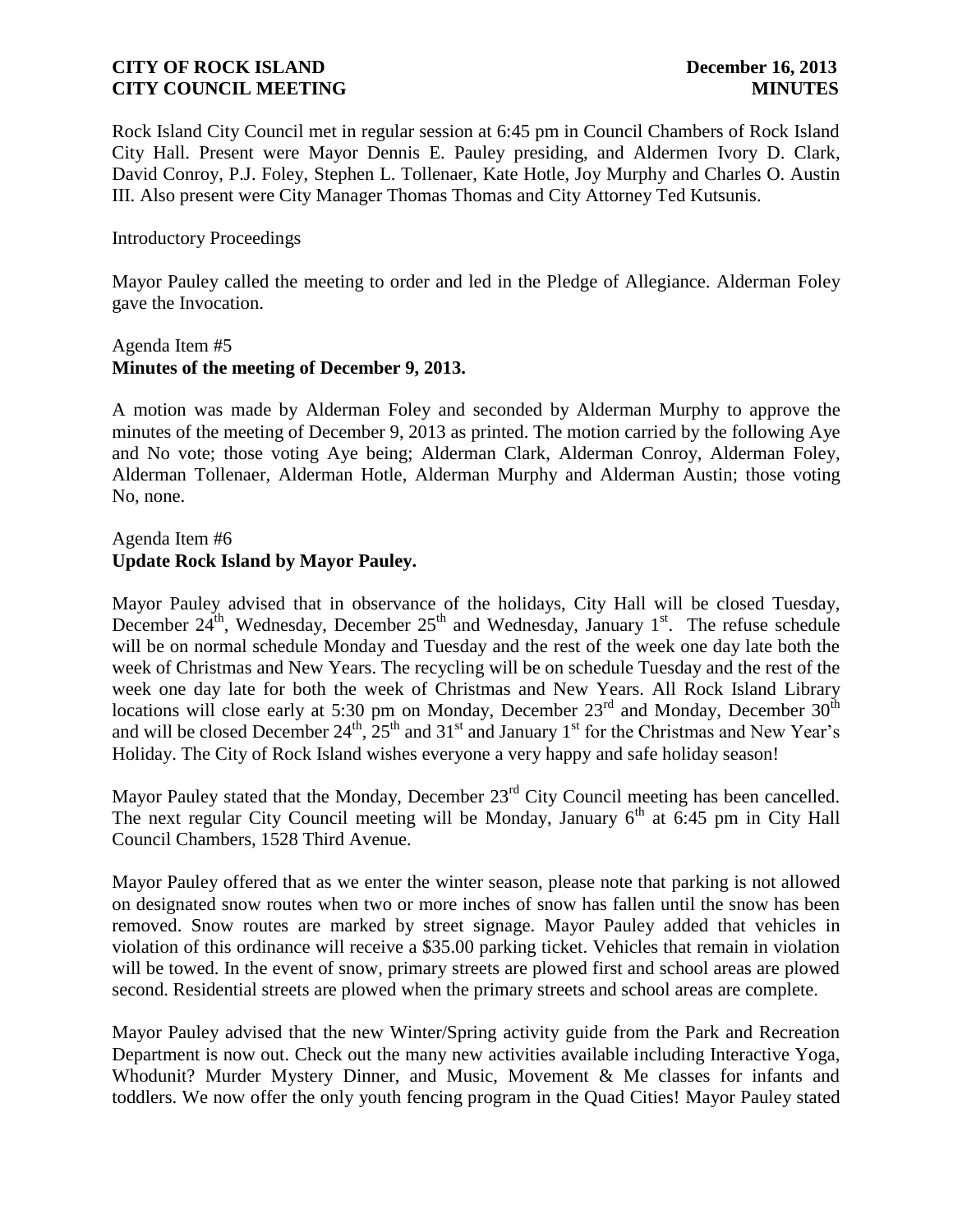that to see the complete listing of opportunities, go to [www.rigov.org/activityguide.](http://www.rigov.org/activityguide)

Mayor Pauley stated to indulge yourself at the 2014 Chocolate Festival at the Quad City Botanical Center, Sunday, January  $5<sup>th</sup>$  from 11:00 am to 4:00 pm. Lots of free samples from area chocolatiers and sweet shops, meet Willy Wonka, learn about the history of chocolate from the education staff of the Quad City Botanical Center, enjoy a cooking demo, kids chocolate activity area and much more! Purchase your presale tickets online now! Please visit the Chocolate Fest tab under special events. Presale Tickets: Adults \$10.00, Youth 3-15 \$5.00, Children 2 years and under free. Mayor Pauley stated that a limited number of tickets will be available at the door! Ticket price the day of the event: Adults \$12.00, Youth 3-15 years old \$5.00. All ticket sales support the not for profit Quad City Botanical Center!

# Agenda Item #7 **A Special Ordinance granting a Special Use Permit at 4510 42nd Avenue.**

Alderman Austin moved and Alderman Foley seconded to consider, suspend the rules and pass the ordinance. The motion carried by the following Aye and No vote; those voting Aye being; Alderman Clark, Alderman Conroy, Alderman Foley, Alderman Tollenaer, Alderman Hotle, Alderman Murphy and Alderman Austin; those voting No, none.

Agenda Item #8 **CLAIMS**

It was moved by Alderman Austin and seconded by Alderman Murphy to accept the following reports and authorize payments as recommended. The motion carried by the following Aye and No vote; those voting Aye being; Alderman Clark, Alderman Conroy, Alderman Foley, Alderman Tollenaer, Alderman Hotle, Alderman Murphy and Alderman Austin; those voting No, none.

a. Report from the Human Resources Department regarding payment in the amount of \$35,627.50 to Crawford & Company for Ricky Schmidt's Worker's Compensation settlement.

b. Report from the Public Works Department regarding payment #1 in the amount of  $$180,764.24$  to Walter D. Laud for services provided for the  $37<sup>th</sup>$  Avenue Reconstruction:  $30<sup>th</sup>$  to  $32<sup>nd</sup>$  Street Special Assessment project.

c. Report from the Public Works Department regarding payment #2 in the amount of \$155,651.25 to Langman Construction Inc. for services provided for the  $20<sup>th</sup>$  Avenue Reconstruction:  $32<sup>nd</sup>$  to  $34<sup>th</sup>$  Street project.

d. Report from the Public Works Department regarding payment #5 and final in the amount of \$121,409.84 to Walter D. Laud for services provided for the  $5<sup>th</sup>$  Street Reconstruction:  $18<sup>th</sup>$  to  $26<sup>th</sup>$  Avenue project.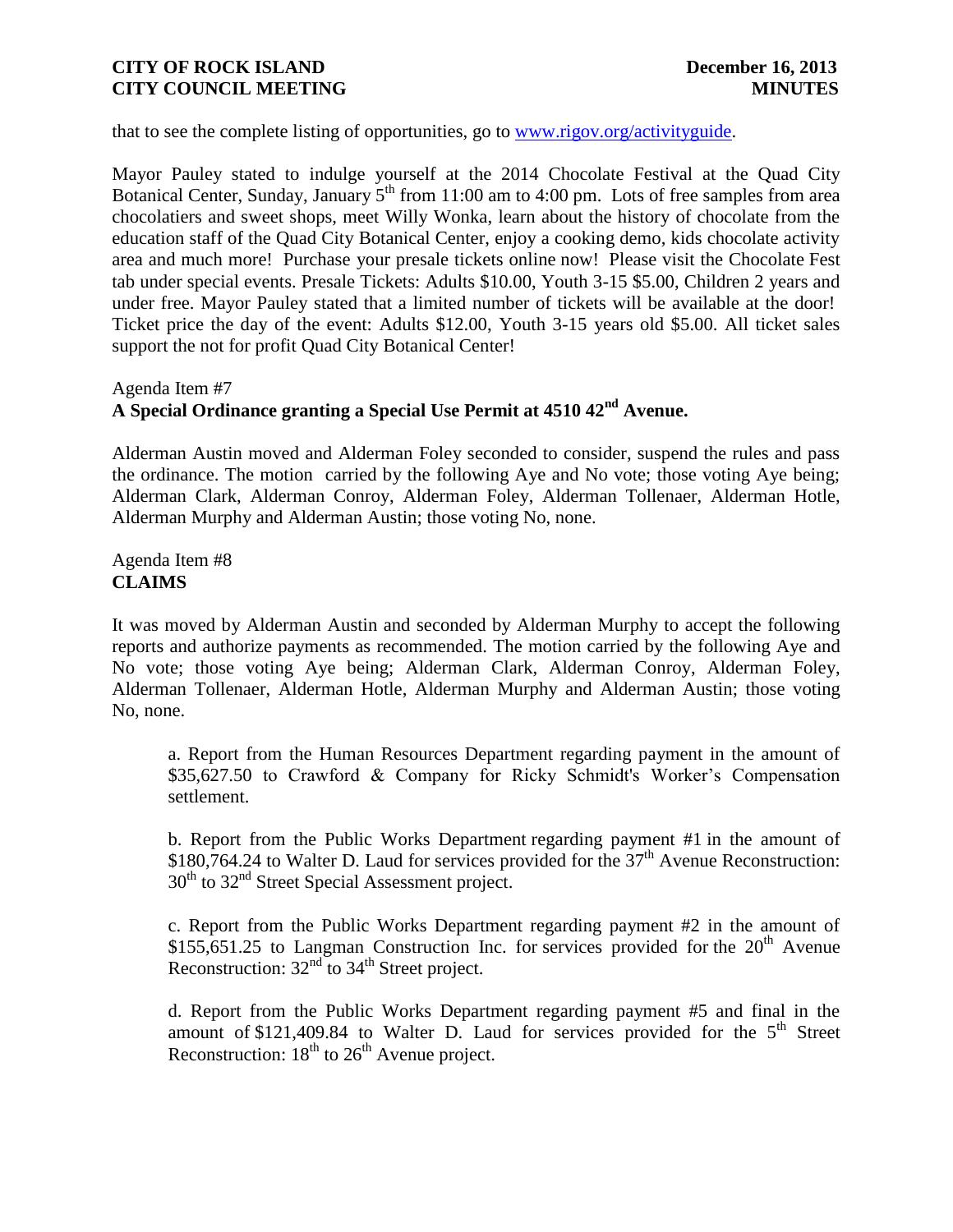e. Report from the Public Works Department regarding payment #4 and final in the amount of \$29,172.40 to A.J. Excavating, Inc. for services provided for the  $3<sup>rd</sup>$  Avenue Reconstruction:  $24<sup>th</sup>$  to  $25<sup>th</sup>$  Street project.

f. Report from the Public Works Department regarding payment #3 in the amount of \$183,263.45 to Brandt Construction Company for services provided for the 23<sup>rd</sup> Avenue Reconstruction:  $12^{th}$  to  $17^{th}$  Street project.

g. Report from the Public Works Department regarding payment #5 in the amount of \$520,130.88 to Valley Construction for services provided for the Landing at Schwiebert Park.

h. Report from the Public Works Department regarding payment #3 in the amount of \$307,740.92 to Brandt Construction for services provided for the Q.C. Botanical Center Children's Garden project.

i. Report from the Public Works Department regarding payment #2 and final in the amount of \$31,006.28 to Brandt Construction Company for services provided for the 2013 Seal Coat Program.

j. Report from the Public Works Department regarding payment in the amount of \$10,990.05 to Brandt Construction Company for services provided for an emergency sanitary sewer repair at  $2713$   $25<sup>th</sup>$  Avenue.

k. Report from the Public Works Department regarding payment in the amount of \$11,983.79 to Brandt Construction Company for services provided for an emergency water main repair at the Rock Island Fitness Center.

l. Report from the Public Works Department regarding payment in the amount of \$17,964.25 to Langman Construction, Inc. for services provided for an emergency water main repair on Valley View Drive.

## Agenda Item #9 **Claims for the week of December 6 through December 12 in the amount of \$4,063,430.83.**

Alderman Tollenaer moved and Alderman Foley seconded to allow the claims. The motion carried by the following Aye and No vote; those voting Aye being; Alderman Clark, Alderman Conroy, Alderman Foley, Alderman Tollenaer, Alderman Hotle, Alderman Murphy and Alderman Austin; those voting No, none.

#### Agenda Item #10

### **Payroll for the weeks of November 25 through December 8 in the amount of \$1,316,439.70.**

It was moved by Alderman Clark and seconded by Alderman Conroy to allow the payroll. The motion carried by the following Aye and No vote; those voting Aye being; Alderman Clark,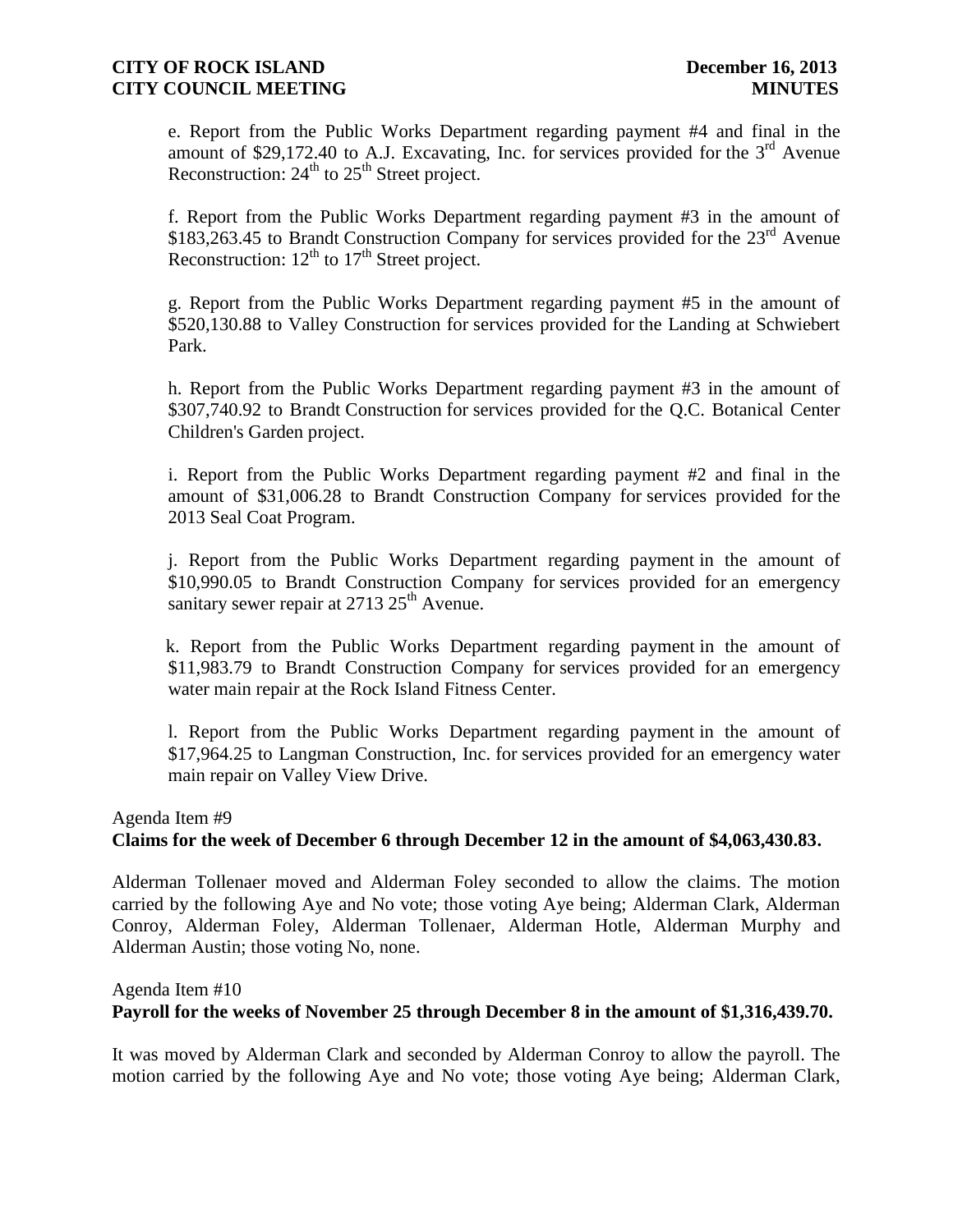Alderman Conroy, Alderman Foley, Alderman Tollenaer, Alderman Hotle, Alderman Murphy and Alderman Austin; those voting No, none.

# Agenda Item #11 **Report from the Information Technology Department regarding the purchase and installation of a four camera system from AVI Systems, Inc. in the amount of \$13,263.74**.

Alderman Foley moved and Alderman Conroy seconded to approve the purchase and installation as recommended.

Discussion followed. Alderman Murphy inquired as to what is going to improve and how will it improve.

Information Technology Director Tim Bain advised that over the years, some problems have existed with the cameras in Council Chambers. Mr. Bain explained that for the people viewing the meeting at home, they may have noticed that an individual with a light colored or white shirt really glows brightly against the dark background. Mr. Bain added that a lot of times it is caused by the cameras and the lighting in Council Chambers. Mr. Bain advised that the new cameras will give a more professional and polished look to the broadcast. Mr. Bain pointed out that the fourth camera that will be added will sit behind Council and face the person speaking at the podium. Mr. Bain further discussed this item.

After discussion, the motion carried by the following Aye and No vote; those voting Aye being; Alderman Clark, Alderman Conroy, Alderman Foley, Alderman Tollenaer, Alderman Hotle, Alderman Murphy and Alderman Austin; those voting No, none.

### Agenda Item #12

**Report from the Police Department regarding a request from Officer Matthew Frank to purchase retired K-9 Rino in the amount of \$1.00 and his kennel in the amount of \$100.00.**

It was moved by Alderman Hotle and seconded by Alderman Murphy to approve the request for purchase as recommended.

Comments followed. Alderman Austin stated that he had the opportunity to go on a ride-along one time with Officer Frank and Rino. Alderman Austin added that it was impressive to see the two of them work together.

After comments, the motion carried by the following Aye and No vote; those voting Aye being; Alderman Clark, Alderman Conroy, Alderman Foley, Alderman Tollenaer, Alderman Hotle, Alderman Murphy and Alderman Austin; those voting No, none.

Agenda Item #13

**Report from the Community and Economic Development Department regarding bids for the demolition of 2711 18th Avenue, recommending the bid be awarded to Valley Construction, Inc. in the amount of \$16,732.00 as an addition to the Rock Island/Milan School District demolition of the former school at 2610 18th Avenue.**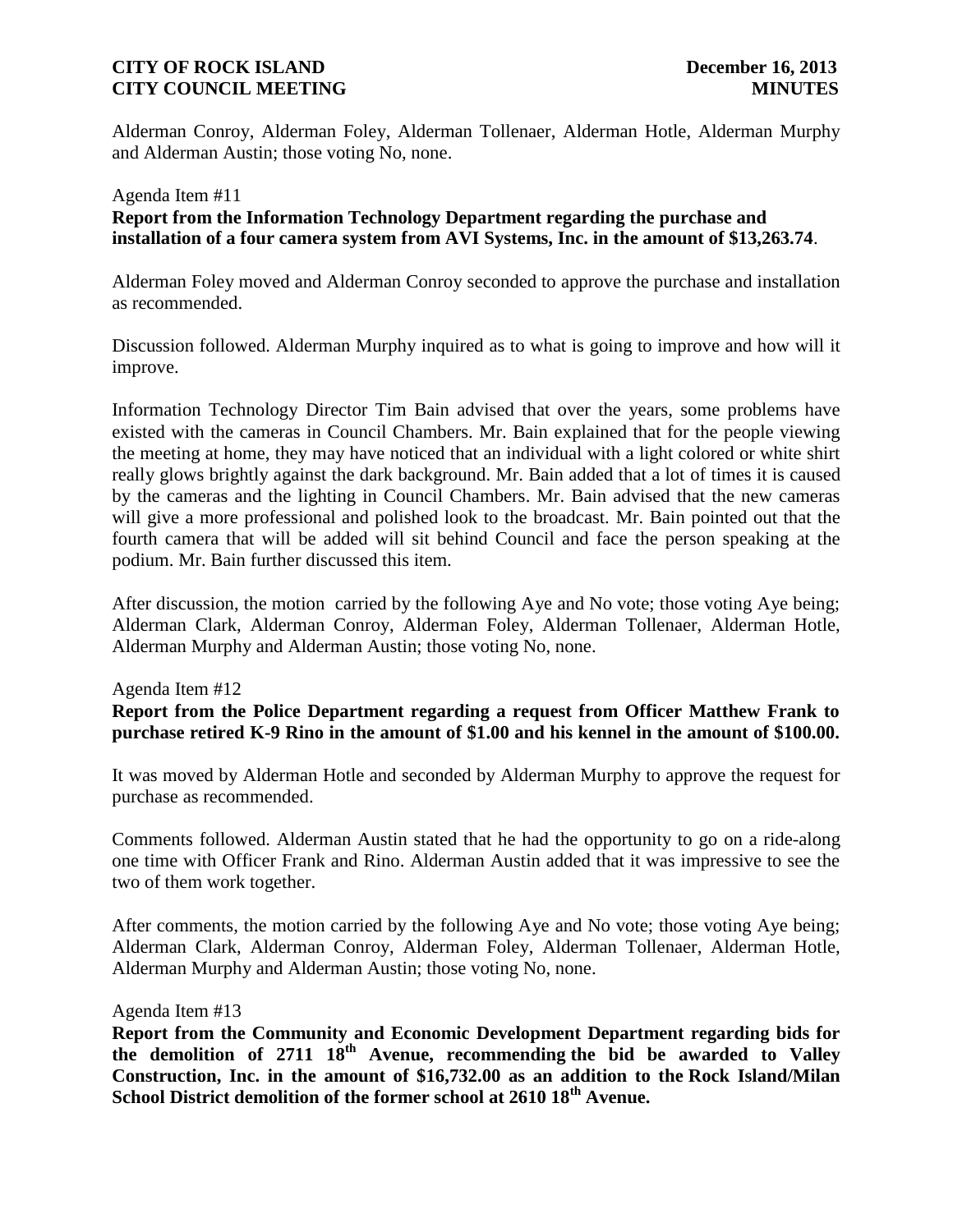Alderman Murphy moved and Alderman Hotle seconded to award the bid as recommended and authorize the City Manager to execute any contract documents. The motion carried by the following Aye and No vote; those voting Aye being; Alderman Clark, Alderman Conroy, Alderman Foley, Alderman Tollenaer, Alderman Hotle, Alderman Murphy and Alderman Austin; those voting No, none.

### Agenda Item #14

### **Report from the Human Resources Department regarding an intergovernmental agreement with South Rock Island Township for on-site health care services**.

It was moved by Alderman Conroy and seconded by Alderman Murphy to approve the agreement as recommended and authorize the City Manager to execute the contract documents.

Comments followed. Alderman Conroy advised that this is something that started many years ago just with the City and after that, Rock Island County and now South Rock Island Township. Alderman Conroy offered that this helps reduce the cost to the health care plan for the City employees; this has been a great venture for the City and employees.

After comments, the motion carried by the following Aye and No vote; those voting Aye being; Alderman Clark, Alderman Conroy, Alderman Foley, Alderman Tollenaer, Alderman Hotle, Alderman Murphy and Alderman Austin; those voting No, none.

#### Agenda Item #15

## **Report from the Public Works Department regarding an agreement with Missman, Inc. for engineering design services for the 2014 Neighborhood Water Improvement Program in the total estimated amount of \$12,400.00.**

Alderman Foley moved and Alderman Hotle seconded to approve the agreement as recommended and authorize the City Manager to execute the contract documents. The motion carried by the following Aye and No vote; those voting Aye being; Alderman Clark, Alderman Conroy, Alderman Foley, Alderman Tollenaer, Alderman Hotle, Alderman Murphy and Alderman Austin; those voting No, none.

#### Agenda Item #16

## **Report from the Community and Economic Development Department regarding a lease termination agreement with Hill & Valley, Inc. with no termination fee to be paid.**

It was moved by Alderman Conroy and seconded by Alderman Tollenaer to approve the agreement as recommended, allow minor attorney modifications and authorize the City Manager to execute the contract documents. The motion carried by the following Aye and No vote; those voting Aye being; Alderman Clark, Alderman Conroy, Alderman Foley, Alderman Tollenaer, Alderman Hotle, Alderman Murphy and Alderman Austin; those voting No, none.

#### Agenda Item #17

**Report from the Community and Economic Development Department regarding an agreement with Hill & Valley, Inc. for relocation expenses.**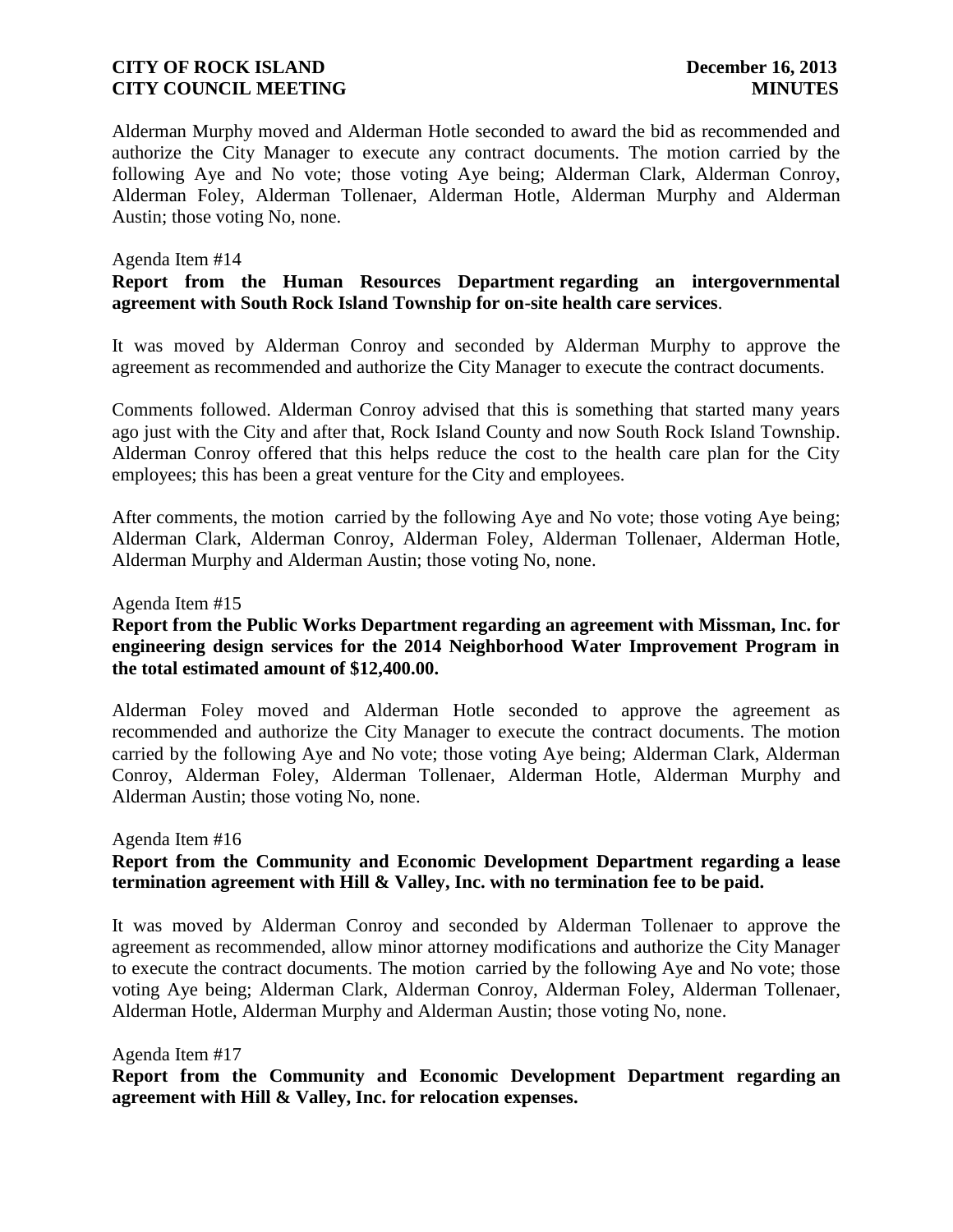Alderman Tollenaer moved and Alderman Conroy seconded to approve the agreement as recommended, subject to minor attorney modifications and authorize the City Manager to execute the contract documents.

Comments followed. Alderman Murphy stated that Hill and Valley will be relocated to the old Farmall site, which is LRC. Alderman Murphy added that this is a great addition to the east end of Rock Island. Alderman Murphy stated that she is very happy to vote on some of these contracts. Alderman Murphy thanked everyone that participated and worked together to get this done.

After comments, the motion carried by the following Aye and No vote; those voting Aye being; Alderman Clark, Alderman Conroy, Alderman Foley, Alderman Tollenaer, Alderman Hotle, Alderman Murphy and Alderman Austin; those voting No, none.

#### Agenda Item #18

## **Report from the Community and Economic Development Department regarding a lease termination agreement with Illinois Title Loan, Inc. in the amount of \$250,000.00.**

It was moved by Alderman Murphy and seconded by Alderman Hotle to approve the agreement as recommended, allow minor attorney modifications and authorize the City Manager to execute the contract documents. The motion carried by the following Aye and No vote; those voting Aye being; Alderman Clark, Alderman Conroy, Alderman Foley, Alderman Tollenaer, Alderman Hotle, Alderman Murphy and Alderman Austin; those voting No, none.

#### Agenda Item #19

**Report from the Community and Economic Development Department regarding an Ordinance approving a redevelopment agreement with LRC Developers, Inc., subject to minor attorney modifications and authorizing the City Manager to execute the contract documents.**

Alderman Conroy moved and Alderman Foley seconded to consider, suspend the rules and pass the ordinance. The motion carried by the following Aye and No vote; those voting Aye being; Alderman Clark, Alderman Conroy, Alderman Foley, Alderman Tollenaer, Alderman Hotle, Alderman Murphy and Alderman Austin; those voting No, none.

#### Agenda Item #20

**Report from the Community and Economic Development Department regarding a Resolution for setting a Public Hearing for Monday, February 10, 2014 at 6:45 pm in City Council Chambers and convening a joint review board meeting on Thursday, January 9, 2014 at 1:00 pm at Rock Island City Hall for proposing a redevelopment plan and project and designation of the Watchtower Redevelopment Project Area and the adoption of tax increment allocation financing**.

It was moved by Alderman Conroy and seconded by Alderman Foley to adopt the resolution. The motion carried by the following Aye and No vote; those voting Aye being; Alderman Clark,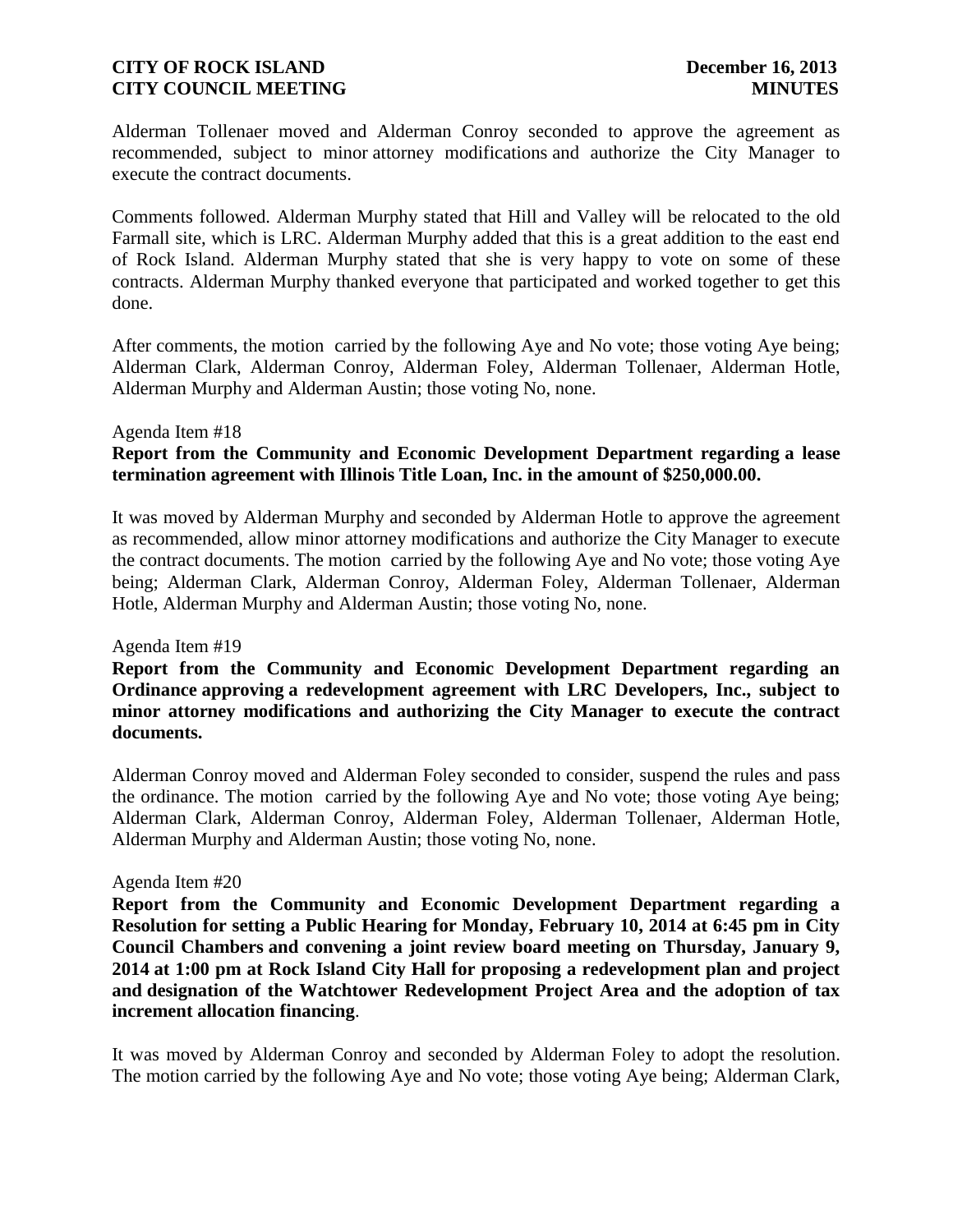Alderman Conroy, Alderman Foley, Alderman Tollenaer, Alderman Hotle, Alderman Murphy and Alderman Austin; those voting No, none.

#### Agenda Item #21

**Report from the Community and Economic Development Department regarding a Resolution for setting a Public Hearing for Monday, February 10, 2014 at 6:45 pm in City Council Chambers and convening a joint review board meeting on Thursday, January 9, 2014 at 1:15 pm at Rock Island City Hall for proposing a fourth amendment to the redevelopment plan and project heretofore approved and amended for the Downtown Redevelopment Project Area.** 

Alderman Clark moved and Alderman Foley seconded to adopt the resolution. The motion carried by the following Aye and No vote; those voting Aye being; Alderman Clark, Alderman Conroy, Alderman Foley, Alderman Tollenaer, Alderman Hotle, Alderman Murphy and Alderman Austin; those voting No, none.

#### Agenda Item #22

**Report from the Community and Economic Development Department regarding a Resolution for setting a Public Hearing for Monday, February 10, 2014 at 6:45 pm in City Council Chambers and convening a joint review board meeting on Thursday, January 9, 2014 at 1:30 pm at Rock Island City Hall for proposing a redevelopment plan and project and designation of The Locks Redevelopment Project Area and the adoption of tax increment allocation financing.** 

It was moved by Alderman Hotle and seconded by Alderman Murphy to adopt the resolution.

Discussion followed. Alderman Hotle inquired upon Community and Economic Development Director Jeff Eder to explain items 20, 21 and 22, but especially items 21 and 22.

Mr. Eder advised that the Downtown TIF, which is a larger area TIF, is expiring and there are a number of projects going on. Mr. Eder explained that they are carving out a small section of the Downtown and creating a new TIF in that small section to support development. Mr. Eder added that this area is the new Locks development area, along with the District, which includes the former Del's and the Star Block project. Mr. Eder stated that this will allow for the financing tools to redevelop these properties. Mr. Eder commented that the new TIF will have a lifetime of 23 years and the existing Downtown TIF ends in six years.

After discussion, the motion carried by the following Aye and No vote; those voting Aye being; Alderman Clark, Alderman Conroy, Alderman Foley, Alderman Tollenaer, Alderman Hotle, Alderman Murphy and Alderman Austin; those voting No, none.

Agenda Item #23

**Report from the Traffic Engineering Committee regarding a request from Don Krueger, Risk Manager at MetroLink to install tow zone signs on the no parking signs that are currently posted at the bus stops located on 3rd Avenue between 16th and 17th Street.**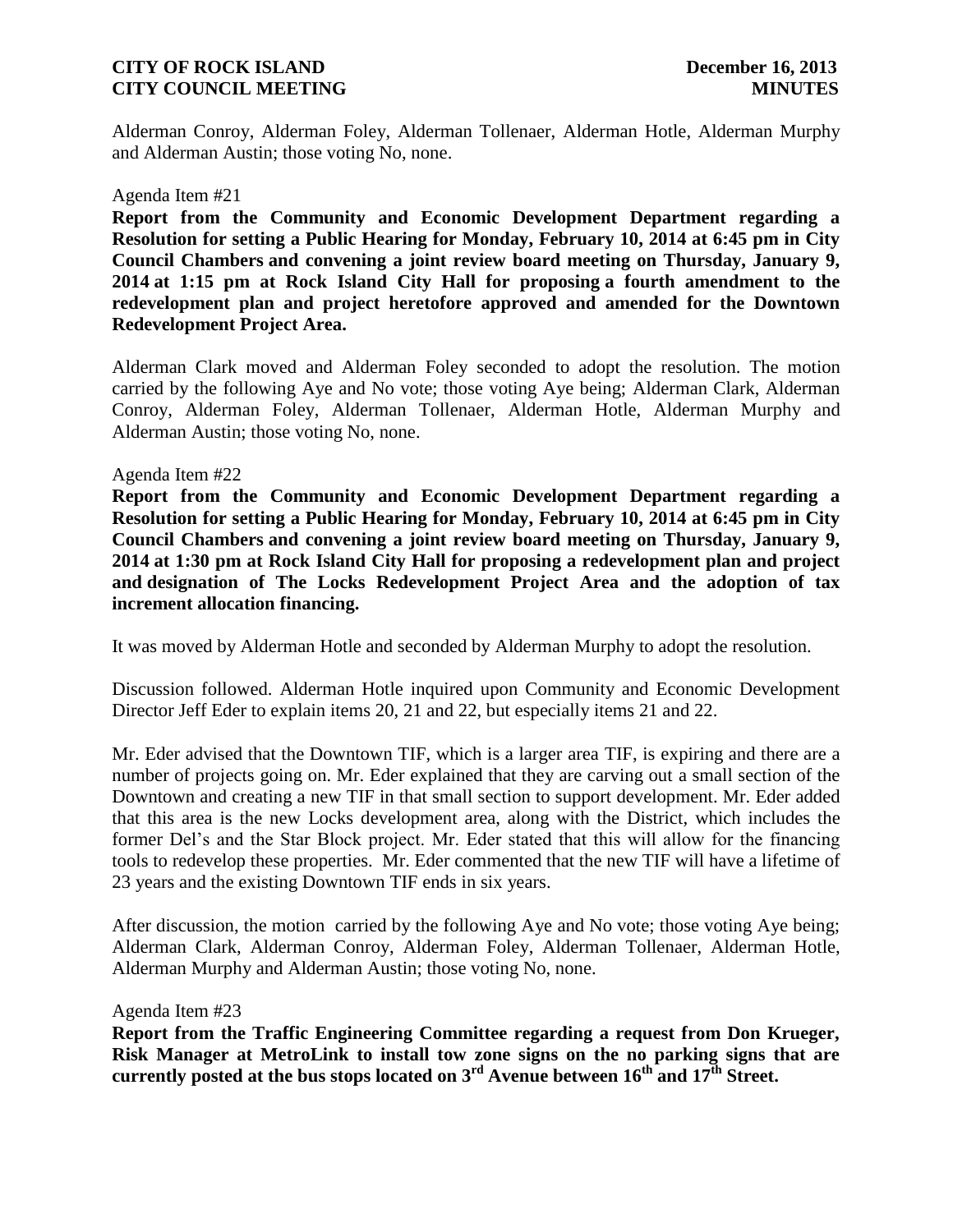Alderman Murphy moved and Alderman Hotle seconded to approve the request as recommended and refer to the City Attorney for an ordinance. The motion carried by the following Aye and No vote; those voting Aye being; Alderman Clark, Alderman Conroy, Alderman Foley, Alderman Tollenaer, Alderman Hotle, Alderman Murphy and Alderman Austin; those voting No, none.

### Agenda Item #24

### **Report from the Traffic Engineering Committee regarding a request from Don Krueger, Risk Manager at MetroLink to install tow zone signs and no parking signs at the new MetroLink Transfer Station at 1975 2nd Avenue**.

It was moved by Alderman Hotle and seconded by Alderman Conroy to approve the request as recommended and refer to the City Attorney for an ordinance. The motion carried by the following Aye and No vote; those voting Aye being; Alderman Clark, Alderman Conroy, Alderman Foley, Alderman Tollenaer, Alderman Hotle, Alderman Murphy and Alderman Austin; those voting No, none.

### Agenda Item #25

**Report from the City Clerk regarding an application and Resolution for the Center for Active Seniors (CASI) to hold their 5K Road Race on Saturday, March 15, 2014. (***A Motion remained on the floor* **- Alderman Austin moved and Alderman Conroy seconded to not approve the event.)**

Note: Agenda Item #25 was deferred from the November 18, 2013 Council meeting.

Discussion followed.

Mayor Pauley inquired as to whether the motion stands. Alderman Austin stated yes. Mayor Pauley then inquired as to whether the second stands, Alderman Conroy stated yes.

Alderman Austin stated that he made the original motion based on what he read in the staff report and letters from each of the groups that were impacted. Alderman Austin advised that it was suggested at that meeting for the two groups to try and work out their differences. Alderman Austin stated that unless he hears other information than what has been currently presented, he will vote for the motion to deny.

Mr. Joe Dooley of 2603 College Avenue, Davenport, IA and President of the St. Patrick Society stepped forward. Mr. Dooley stated that as requested by Council on November  $18<sup>th</sup>$ , the St. Patrick Society met with CASI. Mr. Dooley advised that unfortunately, the St. Patrick Society still has the same concerns as discussed at the November  $18<sup>th</sup>$  meeting. Mr. Dooley added that none of the concerns were answered satisfactorily; primarily the concern of safety; we are concerned about the runners. Mr. Dooley further discussed this issue. Mr. Dooley inquired upon Council to deny CASI's request.

Ms. Laura Kopp of 702 North Meadows Court, Davenport, IA and President and CEO of CASI stepped forward. Ms. Kopp offered that for 32 years, CASI has provided the St. Patrick's Day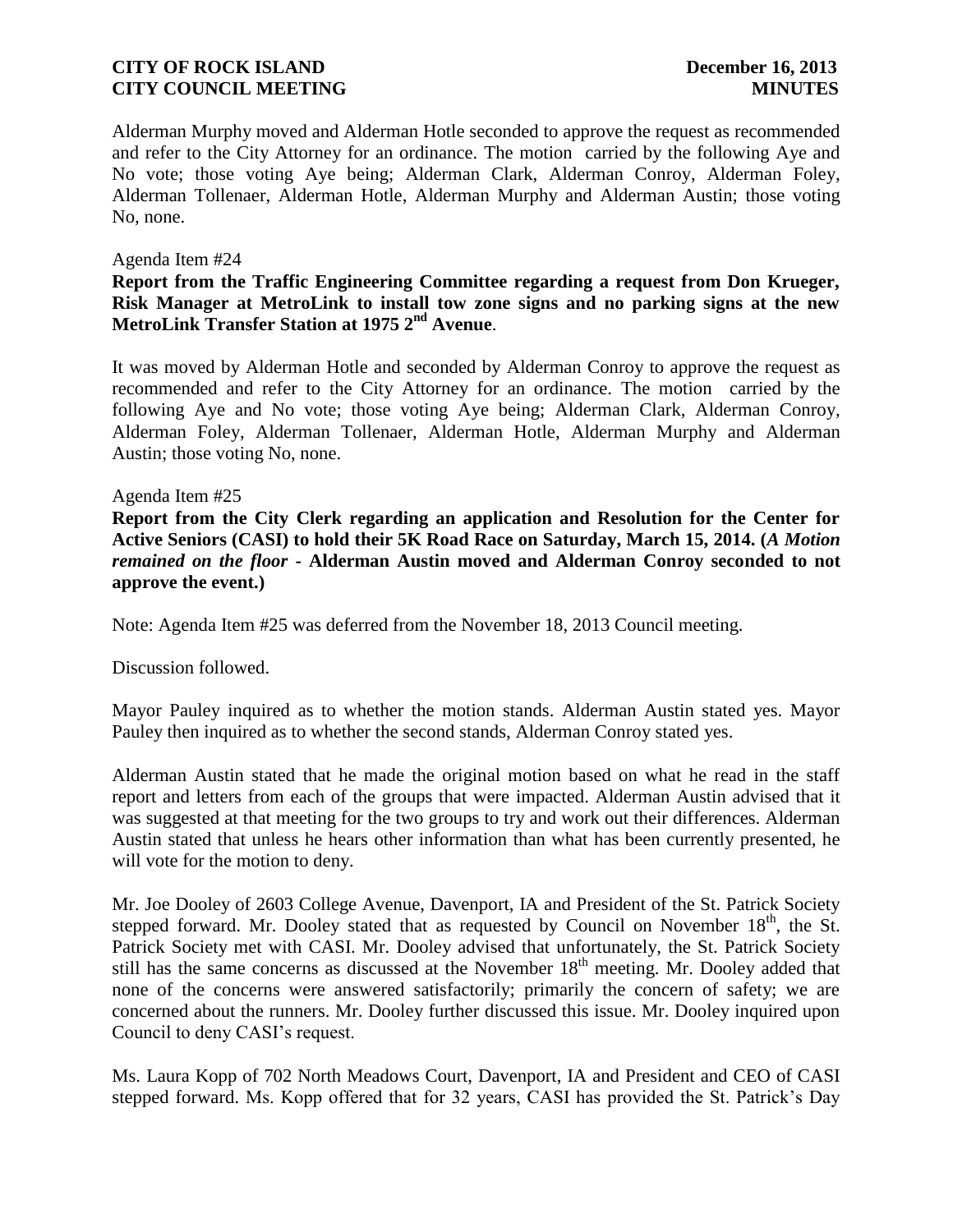race in Davenport and CASI was hoping to expand that into Rock Island this year. Ms. Kopp advised that CASI met with the St. Patrick Society as requested. Unfortunately, there was very little negotiation. Ms. Kopp stated that safety is of the utmost concern.

Ms. Kopp commented that CASI was willing to move up the race to help alleviate congestion on the bridge; CASI was going to discuss with the Police Department and Parks Department any necessary changes that would need to be made for the route to ensure safety. Ms. Kopp added that CASI was willing to pay for law enforcement service and willing to work through any other issues that would be a barrier in regards to this event. Ms. Kopp advised that they would like to rescind the application request. Ms. Kopp added that she hopes that there will be a day that Rock Island would welcome CASI as part of these events.

Mayor Pauley inquired as to whether Ms. Kopp was officially rescinding her application request.

Ms. Kopp stated yes.

Mayor Pauley advised that with Ms. Kopp rescinding the application request, the motion is dropped; there is no reason to vote on it.

Agenda Item #26 **Other Business.**

No one signed up to address Council to speak on a topic.

Alderman Austin inquired upon Police Chief Jeff VenHuizen to discuss the new Illinois law that will begin on January 1, 2014 as it impacts texting and hand held cell phone usage.

Police Chief VenHuizen advised that beginning on January 1, 2014, there will be some changes to the use of hand held cellular phones for motorists. Chief VenHuizen added that the use of hand held cellular phones will be prohibited and violators will be subject to a fine of \$75.00 for the first offense and it increases thereafter. Chief VenHuizen commented that this will impact a person's driving license because this will be considered as a moving violation. Chief VenHuizen explained that the law does allow for some emergency uses and the use of a hands free device. Chief VenHuizen added that cell phones are already prohibited from use in work and school zones. Chief VenHuizen indicated that some additional penalties will be levied against people that are involved with injury accidents if the use of a cell phone device is determined to be a contributing factor. Chief VenHuizen stated that the Police will be enforcing the new law. Police Chief VenHuizen further discussed the new changes in the law.

Alderman Clark stated that three young men in the Rock Island Boxing Club made it to the regionals from the State tournament. Alderman Clark added that they will be performing on January 3, 2014 in Wichita, Kansas.

Alderman Murphy reminded everyone to Shop Rock Island. Alderman Murphy stated that Shields Sewing Center is located in Downtown Rock Island at 217 17<sup>th</sup> Street; their hours of operation are Monday through Saturday from 9:30 am to 5:30 pm. Alderman Murphy stated that